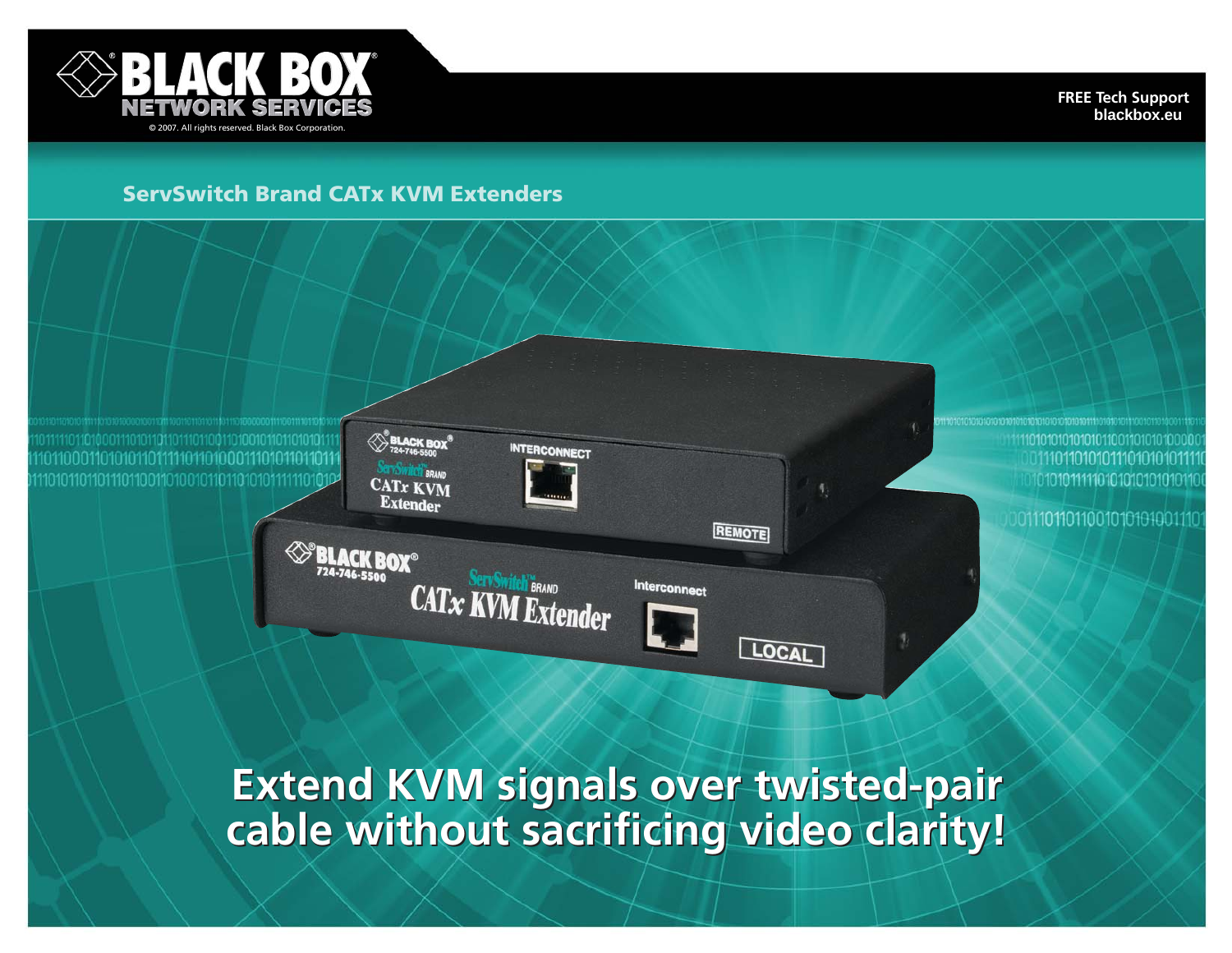## **FEATURES**

- **Skew compensator on all remote units.**
- **Support high video resolutions at long distances.**
- **Work over CAT5, CAT5e, and CAT6.**
- **Single-access and dual-access kits available.**
- **Serial extenders also send serial port data.**
- **Intelligent keyboard and mouse emulation.**
- **Remote units are compatible with many other ServSwitch Extenders.**
- **Dual-video models support multi-graphic card systems.**

## *The dual-video versions support multicard systems and are ideal for extending multimedia over CAT5, CAT5e and CAT6 cable for two users to view.*



## **OVERVIEW**

Transmit high-resolution graphics over greater distances with ServSwitch™ Brand CATx KVM Extenders.

As with many of the other great products in our ServSwitch Extender family, these extenders enable you to put more distance between your PS/2® style server or CPU and your keyboard, monitor, and mouse (KVM) workstation. With these extenders, you get a maximum distance of 984.3 feet (300 m) between the server/CPU and the KVM station.

And you don't need any special cabling for the extender connections—standard CAT5, CAT5e, and CAT6 twisted-pair cabling will do just fine, hence, the "x" in the product's name. The extender kits include local and remote units that are connected with a single CAT5 or higher cable that carries all video and data signals between the units. All KVM signals (as well as serial and audio signals on models that support them) are fully buffered to ensure consistent remote operation of your PC.

## **Pleasing to the eye.**

What's most unique about these extenders is that they bring greater clarity to what you see on your monitor. That's because the remote unit (sold as part of a kit or as an add-on to many of our other ServSwitch Extenders) features deskewing technology; this equalizes video colors so you get sharp and clear video at the remote end. Video resolutions include 1600 x 1200 @ 656.2 ft. (200 m) and 1280 x 1024 @ 984.3 ft. (300 m).

The technology does this by addressing a problem frequently seen with higher grades of UTP cable, on longer cable runs, and on high-resolution monitors: color drift or color split. Color drift shows up as that annoying colored shadow you occasionally see around objects on a video screen. It sometimes happens with UTP cable because the pairs of wire

in the cable are twisted at slightly different rates to reduce crosstalk between pairs. Because of these differences between wire pairs, video signals for different colors often travel different distances before they reach the remote receiver. When one color signal arrives behind the others because its wire is longer, you get that red, blue, or green shadow around the objects on your video screen.

ServSwitch Brand CATx KVM Extenders remove color drift by delaying some color signals to compensate for differences in wire pairs. Skew compensation occurs on all video channels and colors, resulting in a maximum compensation of 42 ns, which is sufficient for most applications. This skew compensation works with all colors transmitted. Even higher resolutions don't show visible degradation at great distances.

Such clarity means you can run multimedia presentations over greater distances without having to settle for less-thanoptimal viewing. We even offer dual-video extender versions that support multivideo graphics card systems and enable you to set up a multimedia presentation that can be enjoyed by more than one user.

## **Easy to configure and adjust.**

The extenders are easy to operate and require no software. Video tuning and configuration can be done by entering simple commands on a keyboard that's attached to the system's remote unit. All it takes is a hotkey sequence and you're in Command Mode, where you can configure modes of operation and adjust video for any or all video channels. The ability to tune adjustments on all video channels simultaneously is especially helpful when setting up the multihead versions, which have almost identical cable lengths.

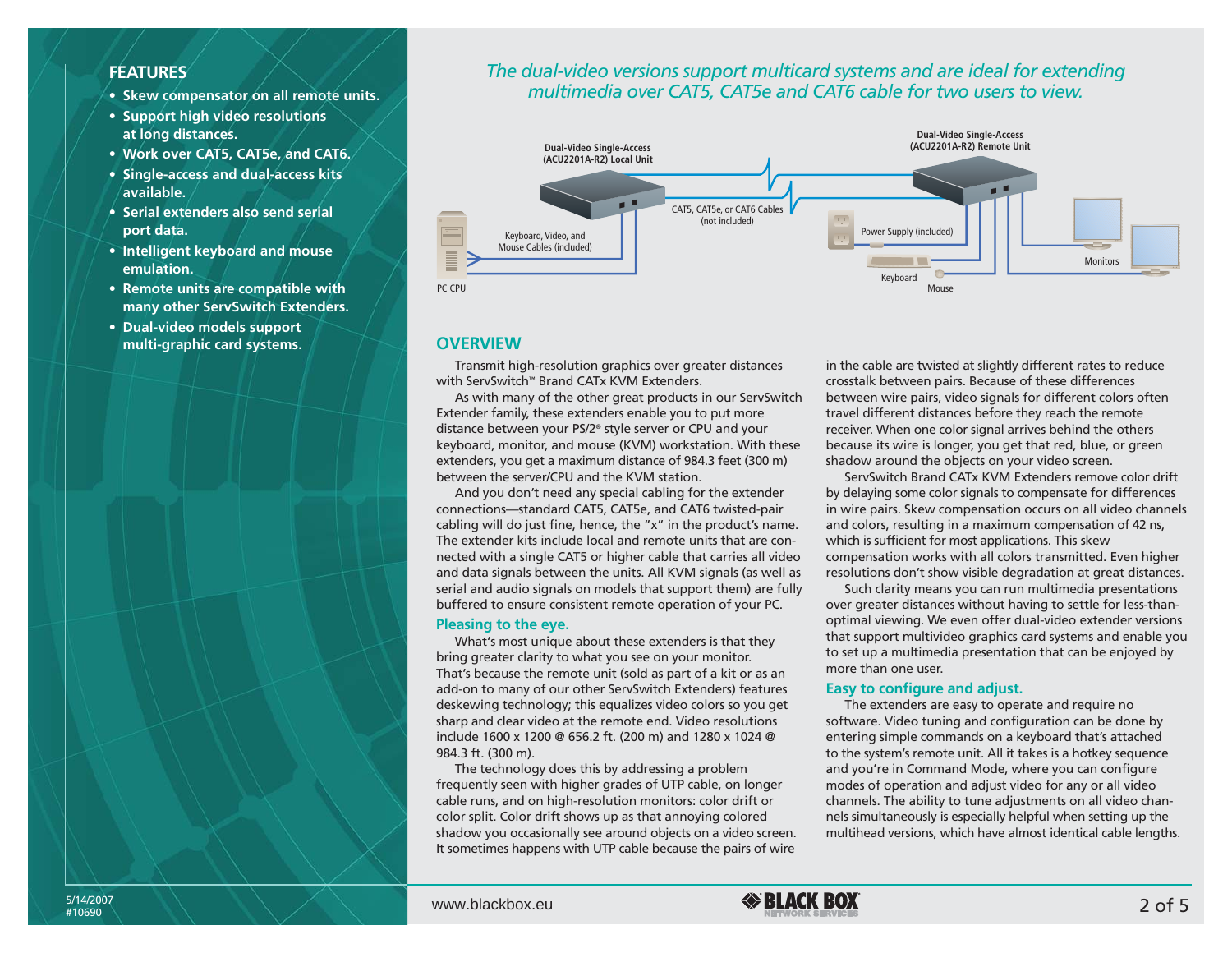The extenders feature independent low-frequency (LF) and high-frequency (HF) equalization (EQ) adjustment so you can fine-tune the video to match your cable type. Tweaking the LF EQ removes video "smear," and adjusting the HF EQ sharpens the image.

The remote units also have built-in Assisted EQ, Channel 0, and Quick Skew features that can save you time during the video-tuning process and make it nearly automatic.

Assisted EQ steps through a table of preset LF and HF EQ values for different cable lengths in 25-meter increments, quickly setting the approximate EQ for a selected video channel.

Use the Channel 0 feature to compensate for cable skew on all channels simultaneously. It's particularly useful in setting up large multihead installations where the required adjustments are always the same. We even offer a test card to help you adjust the skew—just download a copy of the card from our Web site.

Quick Skew is a one-step skew-elimination function that sets the color delay to the value that most installations typically require. Once it's set, you can fine-tune the delay further to your liking. And, often, all it takes is to use Quick Skew on green.

All settings for the ServSwitch Brand CATx KVM Extender can be stored in EEPROM memory, so you only need to set up the system once, and the settings are automatically restored at power up.

Because the extenders perform full PS/2 keyboard and mouse emulation, you can boot the PC without having a keyboard or mouse attached to it. The extenders are also compatible with Microsoft® IntelliMouse® and other wheel mice.

#### **Various kits are available.**

Our ServSwitch Brand Single-Access CAT5x KVM Extender Kit (ACU2001A) performs basic KVM extension and features skew compensation.

With the dual-access model (ACU2009A), you can attach an additional monitor, keyboard, and mouse to the local unit, and then operate the PC from either the local or remote user station. These stations share access on a "first-come, firstserved" basis. You can even use a standard PS/2 mouse at one user station and an IntelliMouse at the other.

The dual-access local units feature an Enhanced Private Mode, too. In this mode, a local user can disable the remote unit or vice-versa.

We also offer models with serial extension and bidirectional stereo audio extension. These kits, offered as a single-access version (ACU2022A) and a dual-access version (ACU2028A), enable you to attach a remote station with a serial device and place audio devices up to 984.3 feet (300 m) from the CPU. These extenders contain boards that enable bidirectional stereo audio and full duplex serial data to be sent along with the KVM signals across the twisted-pair cabling.

For the serial interface, no setup or adjustments are required. It transmits six signals (three in each direction). The audio interface is designed to receive the output from a sound card (or other line-level) source and be connected to a set of powered speakers at the other end of the link. With the audio versions, you can transmit stereo audio either way across the link. You can even plug a microphone into the remote units.

To add a second video channel to your system, order a dual-video version (ACU2201A-R2 or ACU2209A) and get the same high resolution and skew compensation on both channels. If you want a dual-video version that also has serial and audio capabilities, order the ACU2222A-R2 or ACU2228A extender kit.

As with the single-video models, the dual-video extender kits use a single CAT5 or higher UTP cable for transmitting video signals. The dual-video versions, however, use two copper cables for video channel interconnects. The first cable plugs into Port 1 on both local and remote units and carries the primary KVM video signal; the second cable links Port 2 on the local and remote unit and carries the secondary video signal.

### **Or upgrade your existing ServSwitch Extender remote unit.**

If you're already using a ServSwitch Brand CAT5 Extender and want to enhance your video capabilities with skew compensation, just order a ServSwitch Brand CATx KVM Extender Remote Unit to replace your existing remote unit. These standalone units feature easyto-adjust skew compensation and are compatible with many of our ServSwitch Brand CAT5 Extender products.

Which extender remote unit will work with the extender you have? Our standard extender remote units (ACUR001A–ACUR002A, ACUR004A) work with the following:

• Rackmount ServSwitch Brand CAT5 Extender Hubs (ACU1006RA, ACU1012RA, ACU1006DRA)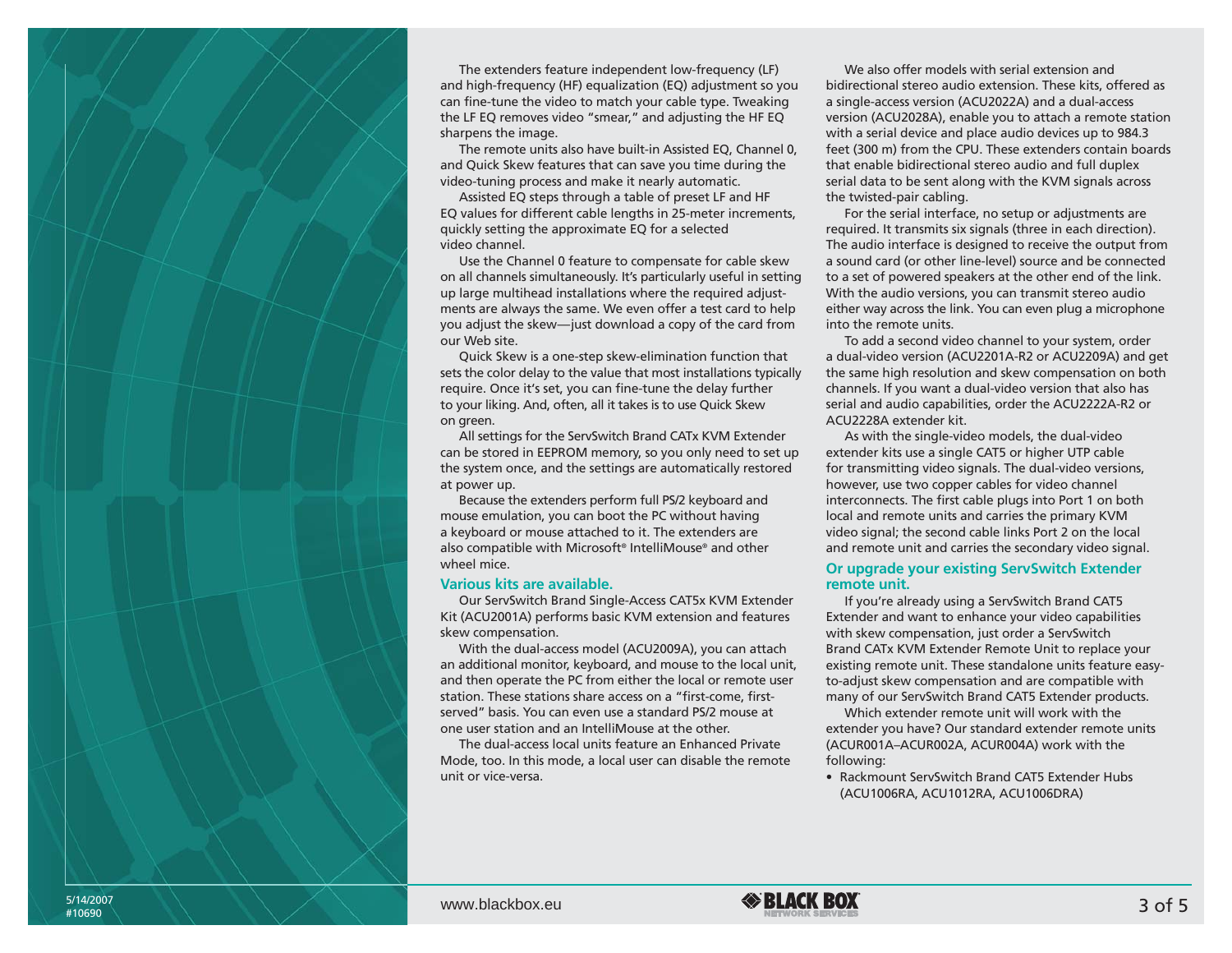

And order a ServSwitch Brand CATx KVM Extender Remote Unit with Audio and Serial capabilities (ACURA001A– ACURA002A, ACURA004A) if you have one of the following:

- Rackmount ServSwitch Brand CAT5 KVM Extender Hub with Serial and Bidirectional Stereo Audio (ACU1006VRA, ACU1006DVRA)
- The ACUR004A and ACURA004A are the Quad-Video versions. For details, call our FREE TECH SUPPORT.

*NOTE: This list of compatible products is subject to change depending on additions and deletions in the ServSwitch Extender line. For the most up-to-date information, call our FREE Tech Support.*

ACUR002A: (2) 6-pin mini-DIN F, (2) HD15 F, (2) RJ-45;

## **TECH SPECS**

*Serial Interface on ACU2022A, ACU2028A, ACURA001A, ACU2222A-R2, ACURA002A:* **Baud Rate (Maximum) —** 19,200 **Data Format —** Format independent **Flow Control —** RTS, CTS, DTR, DSR sent across link **Connectors —** Local unit (DCE): (1) DB9 F; Remote unit (DTE): (1) DB9 M

#### *Audio Interface on ACU2022A, ACU2028A, ACURA001A, ACU2222A-R2, ACURA002A:*

**Input Impedance —** 47 KΩ **Microphone Support —** A mic can be connected to the remote unit; pull-up resistor provides bias for condensor mic; amplification can be set to +17 dB

**Signal Levels —** Line-level (4 volts peak-to-peak maximum) **Transmission Method —** Digitized virtual CD quality (16-bit, 38.4-kHz) **Connectors —** Local unit: (2) 3.5-mm stereo jacks (line in and line out); Remote unit: (2) 3.5-mm stereo jacks (line in/mic in and line out)

#### *General:*

**Clamping Voltage —** 15 volts **Color Skew (Maximum) —** 42 ns

**Color Step Width —** 2.8 ns

**Compatibility —** 

Keyboard: PS/2, PC/AT (with optional AC244A and FA222-R2); Video: VGA, Super VGA, XGA; Mouse: PS/2 mouse only (user)

- **Resolution (Maximum) —** 1600 x 1200, 60 Hz at 656.2 ft. (200 m) and 1280 x 1024, 75 Hz at 984.3 ft. (300 m); higher resolutions may be possible at shorter distances
- **Connectors —** ACU2001A: (2) 6-pin mini-DIN F, (1) HD15 M, (1) RJ-45; ACU2009A: (4) 6-pin mini-DIN F, (1) HD15 M, (1) HD15 F, (1) RJ-45; ACUR001A: (2) 6-pin mini-DIN F, (1) HD15 F, (1) RJ-45; ACU2022A: (2) 6-pin mini-DIN F, (1) HD15 M, (1) RJ-45, (2) 3.5-mm audio jacks, (1) DB9 F;

ACU2028A: (4) 6-pin mini-DIN F, (1) HD15 M, (1) HD15 F, (1) RJ-45, (2) 3.5-mm audio jacks, (1) DB9 F;

ACURA001A: (2) 6-pin mini-DIN F, (1) HD15 F, (1) RJ-45, (2) 3.5-mm audio jacks, (1) DB9 M;

ACU2201A-R2: Local: (2) RJ-45, (1) DB25 F, (1) HD15 M; Remote: (2) RJ-45, (2) HD15 F, (2) 6-pin mini-DIN F;

ACU2209A: Local: (2) RJ-45, (1) HD15 M, (2) HD15 F, (1) DB25 F, (2) 6-pin mini-DIN F; Remote: (2) RJ-45, (2) HD15 F, (2) 6-pin mini-DIN F;

ACU2222A-R2: Local: (2) RJ-45, (1) HD15 M, (1) DB25 F, (2) 3.5-mm audio, (1) DB9 F; Remote: (2) RJ-45, (2) HD15 F, (2) 6-pin mini-DIN F, (2) 3.5-mm audio, (1) DB9 F; ACU2228A: Local: (2) RJ-45, (1) HD15 M, (2) HD15 F, (1) DB25 F, (2) 6-pin mini-DIN F, (2) 3.5-mm audio, (1) DB9 F; Remote: (2) RJ-45, (2) HD15 F, (2) 6-pin mini-DIN F, (2) 3.5-mm audio, (1) DB9 F; ACURA002A: (2) 6-pin mini-DIN F, (2) HD15 F, (2) RJ-45, (2) 3.5-mm audio jacks, (1) DB9 M **Indicators —** Per each RJ-45 connector: (2) Status LEDs: (1) green that flashes when remote unit is powered and video sync is found, is off when remote is unit is not powered, and is on when remote unit is powered but no video is found; (1) yellow that flashes when local unit is transferring data, is off when local unit is not transferring data, and is on when remote unit is in Command Mode **Power —** Local units: ACU2201A-R2, ACU2222A-R2: From desktop power supply, PSU1006E-R2, certified to the relevant international safety standards: Input: 100–240 VAC, 50–60 Hz; Output: 5 VDC; All other local units: From the PC; Remote units: From desktop power supply, PSU1002E-R3 (certified to the relevant international safety standards): Input: 100–240 VAC, 50–60 Hz; Output: 9 V DC **Size —** Local units: ACU2001A, ACU2009A, ACU2209A, ACU2228A: 1.4"H x 3.9"W x 7.8"D (3.6 x 9.9 x 19.8 cm); ACU2022A, ACU2028A: 1.7"H x 3.9"W x 7.8"D (4.3 x 9.9 x 19.8 cm); ACU2201A-R2: 1.1"H x 5.8"W x 4.3"D (2.8 x 14.7 x 10.9 cm); ACU2222A-R2: 1.6"H x 5.7"W x 4.3"D (4.1 x 14.5 x 10.9 cm) Remote units: ACU2001A, ACU2009A, ACU2209A, ACU2228A: 1.1"H x 5.7"W x 5.5"D (2.8 x 14.5 x 14 cm);

ACU2022A, ACU2028A, ACU2201A-R2, ACU2222A-R2: 1.7"H x 5.7"W x 5.5"D (4.3 x 14.5 x 14 cm)